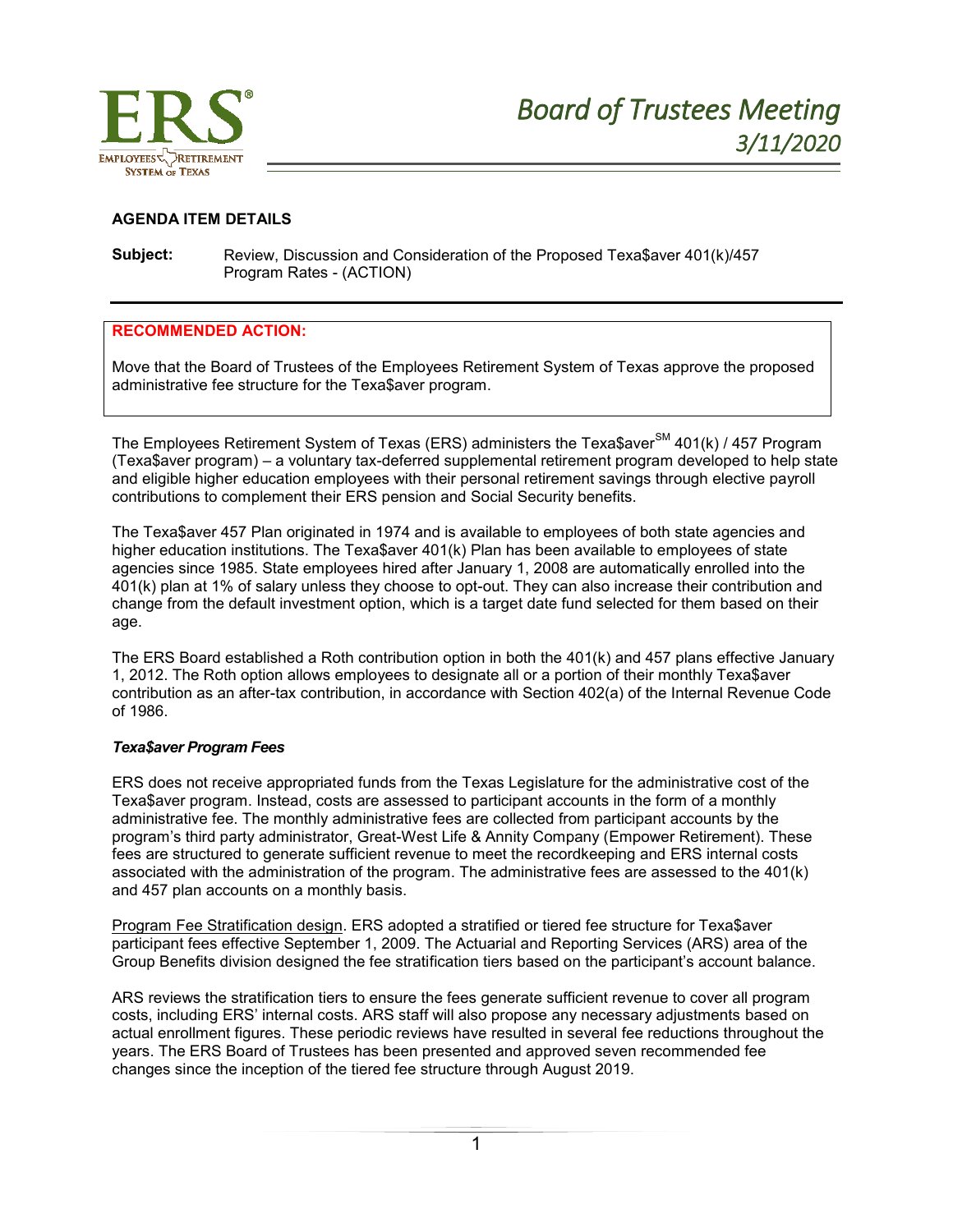# **Participant Fee Changes by Account Balance Tier**

September 2009 – August 2019



Additional Fee changes:

October 2018 - Monthly fees to be charged per participant, per account (eliminate per contribution type fees) May 2019 - Eliminated \$10 or less tier, moving those participants to \$1,000 or less tier (eliminate 'no fee' tier)

The most recent fee reduction occurred June 1, 2019 following the May 2019 contract award for third party administration that significantly lowered the account administration costs. Empower Retirement was awarded the new contract and agreed to terminate the existing contract and charge the new, lower contract rates, effective June 1, 2019. The reduced fees were immediately passed on to Texa\$aver participants. ARS formulated a fixed percentage reduction across all levels of the Participant fee schedule to reduce the fees by 39.67%, consistent with the new favorable contract terms.

### *Administrative Fee review*

Based on the most recent review, ARS is proposing an additional 15% reduction to the monthly fees effective May 1, 2020 as shown in the chart below. The reduction is based on actual enrollment in the program. While account balances in the program are growing, administrative costs have remained level.